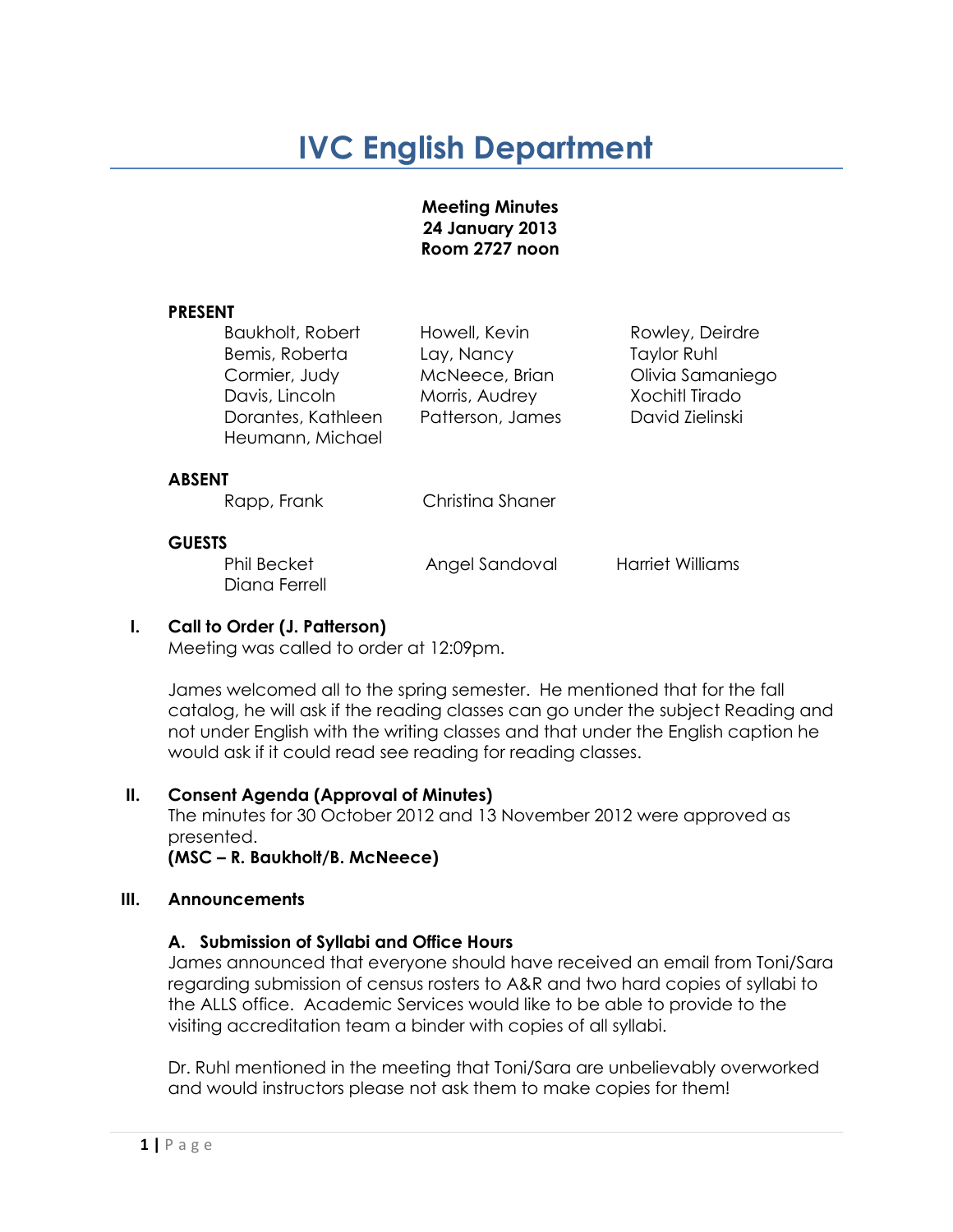# **B. SLO Cycle Assessment forms for Fall 2012**

James announced that under the SLO Cycle Assessment forms for Fall 2012, all instructors that were designated to collect data from other instructors have submitted their data except for James himself.

# **C. Report on Spring 2013 Schedule**

James reported that nine reading classes were canceled from the Spring 2013 schedule. Three instructors, Audrey, Roberta and Deirdre, were gracious; they switched and opened up composition classes in place of the canceled reading classes.

# **D. Changes to Class Scheduling for Fall 2013**

Kathy Berry announced at Instructional Council before the semester started that we're going to build the fall schedule differently from the schedules in the past. The fall schedule will be built in the Instruction Office. Department Chairs/Deans will submit a proposal of classes to the Instruction Office. James mentioned that Melody Chronister will be doing a lot of data entry. The schedule will then be released to the departments when it's ready to be populated with instructors.

Once the schedule is built into the system, any schedule changes made will have to go through a process. James didn't have dates for the fall schedule development yet. He was, however, working on a class grid for proposed classes for fall.

Last year, four Basic Skills English classes were taken and converted into two classes. An effect was seen in the unit load of instructors. In the Fall, ENGL 101 will become ENGL 110 and will go from 3-unit class to 4 units. The impact on the schedule will mean we're going to need more teachers to teach ENGL 110. We will continue to decrease reading sections and take away sections of ENGL 008 and 009 as well because we can't increase our unit load.

# **E. Class Selection Process for the English Department**

Because Roberta was affected by the cut in reading classes, she asked a very important question about Nancy Lay. "Can we talk about Nancy?" James asked. Nancy was fine with it. Nancy is number 11 on the seniority list and only teaches reading. If everybody who teaches reading picks classes for the fall like they did this semester, by the time it is Nancy's turn to pick, there will be zero classes for her to pick from. Roberta asked if we could do something so that this wouldn't be the case.

James is on the case already. He has sent Kathy Berry and Eric Jacobson an email regarding the situation. The class selection process is in the contract so the situation will have contract implications if the situation is not looked at carefully. James said that he's looked at the data and it will be a problem moving forward.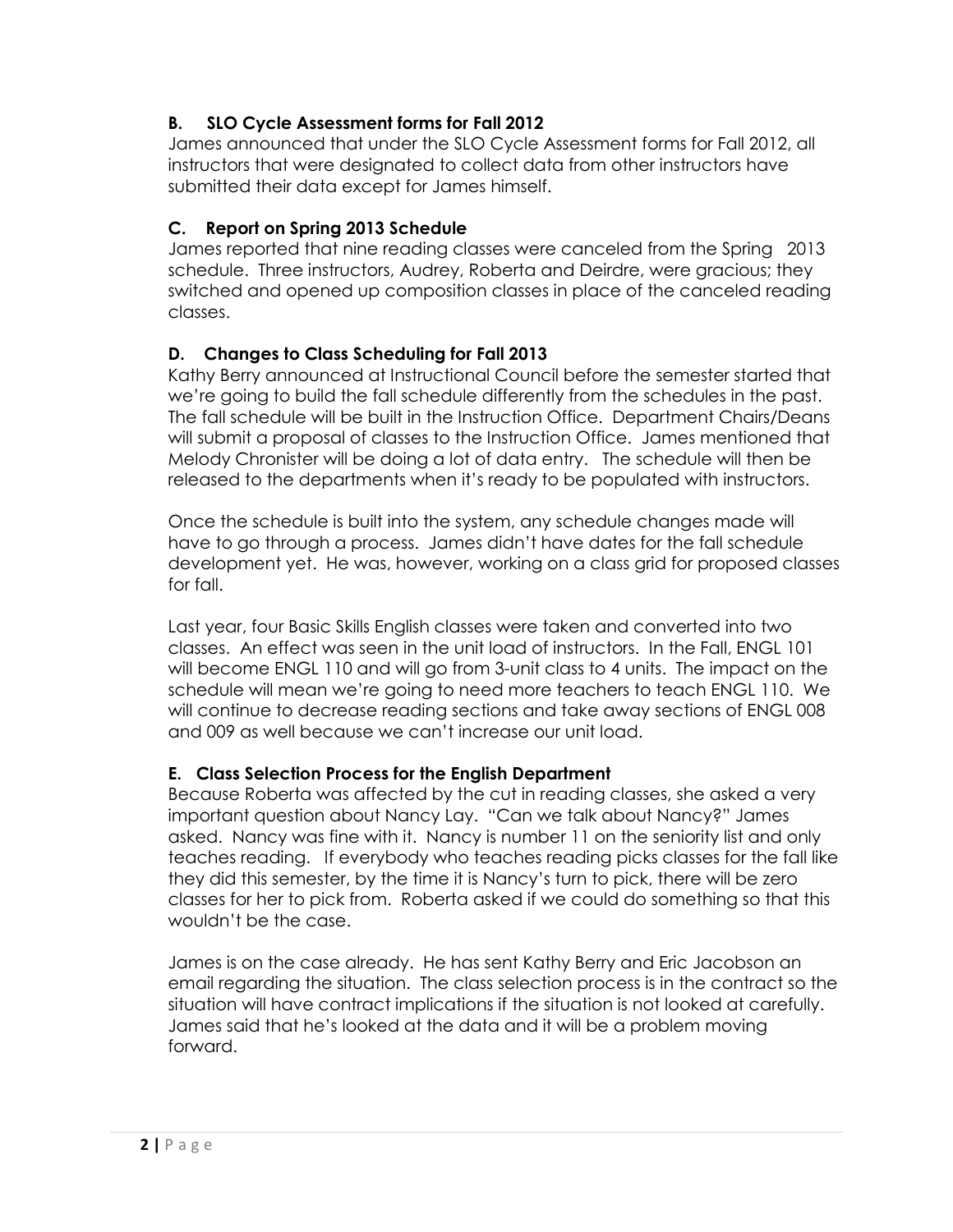James also mentioned that as a department, we are allowed to make a change as to how the instructors choose classes. For that reason, he has it listed on the agenda under discussion items also in case anyone wants to discuss it.

## **IV. Action Items**

## **1. Designation of Faculty for Collection of SLO Data**

Last semester we designated individual faculty to collect SLO data and to fill out the beginning part of the Cycle Assessment form.

Listed below are the designees/course:

- Kathleen Dorantes ENGL 051
- Olivia Samaniego ENGL 101
- Lincoln Davis ENGL 019
- Kevin Howell ENGL 008
- Roberta Bemis ENGL 009
- Xochitl Tirado ENGL 019
- David Zielinski ENGL 059 (already collected in the fall)
- Audrey Morris ENGL 111
- Deirdre Rowley ENGL 225
- Michael Heumann ENGL 226
- Brian McNeece ENGL 270

James will ask Frank Rapp and Christina Shaner designate ENGL 102 and 201 between.

## **2. Program Review: English**

James apologized for having sent the data out yesterday. It's three years worth of data in real small print. He asked if anyone had the opportunity to adequately review the data. No one had.

The questions that James would like to discuss and get some suggestions on are:

- What are the opportunities available to the English Program looking forward?
- How do we describe the health of the program?
- How do we respond to PLO assessment for the fall semester?
- What are the future goals of the program and are there resources that we need to maintain the program?
- Are there resources that are needed to improve the program?

James opened it up for everyone's thoughts. English has been grouped into two programs: the Transfer Program and the Basic Skills Program.

James announced that we're facing some serious challenges in student demand. There is talk around campus about cutting programs. One of the things that the Instruction Office did in July/August for the FCMAT team was to prepare a list of all the degrees and certificates and a number of students who